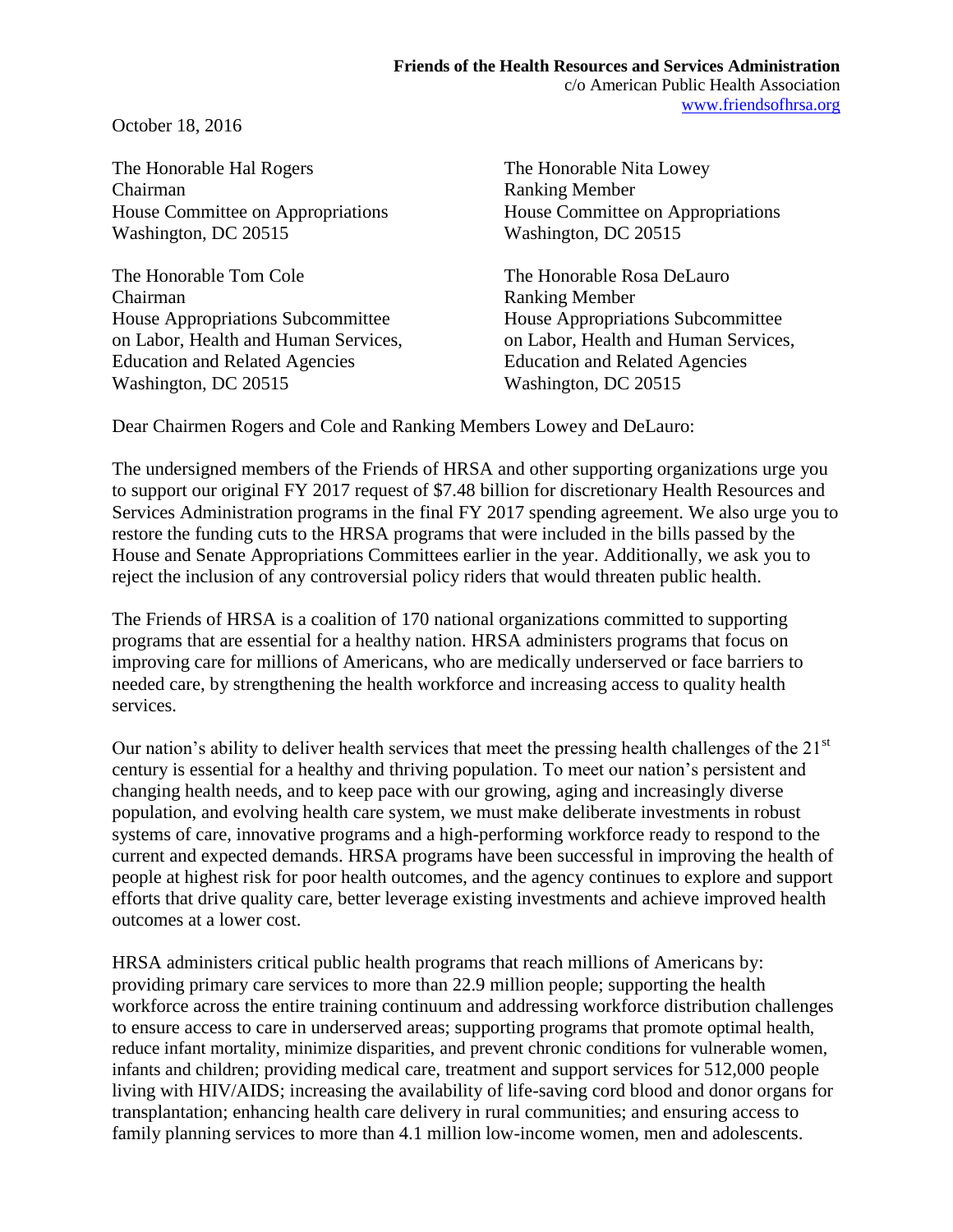As you work to complete spending legislation for FY 2017, we urge you to consider HRSA's central role in strengthening the nation's health and support a funding level of \$7.48 billion for HRSA's discretionary budget authority in FY 2017. A strong commitment of resources is necessary to continue building on HRSA's many successes and to make meaningful progress on pressing issues that threaten the vitality of our nation.

For any questions regarding our request, please feel free to contact Nicole Burda, Deputy Director of Government Relations for the American Public Health Association, at [nicole.burda@apha.org](mailto:nicole.burda@apha.org) or 202-777-2513.

Sincerely,

Academy of Nutrition and Dietetics AIDS Foundation of Chicago American Academy of Family Physicians American Academy of Pediatrics American Association for Dental Research American Association of Colleges of Nursing American Association of Colleges of Osteopathic Medicine American Association of Colleges of Pharmacy American Association of Colleges of Podiatric Medicine American Association of Kidney Patients American College of Nurse-Midwives American College of Preventive Medicine American Dental Education Association American Dental Hygienists' Association American Federation of State, County and Municipal Employees American Medical Student Association American Optometric Association American Osteopathic Association American Podiatric Medical Association American Psychological Association American Public Health Association American Society for Blood and Marrow Transplantation APLA Health Association of American Medical Colleges Association of Clinicians for the Underserved Association of Departments of Family Medicine Association of Family Medicine Residency Directors Association of Maternal & Child Health Programs Association of Minority Health Professions Schools Association of Nurses in AIDS Care Association of Public Health Laboratories Association of Reproductive Health Professionals Association of Schools and Programs of Public Health Association of Schools of Allied Health Professions Association of University Centers on Disabilities Association of Women's Health, Obstetric and Neonatal Nurses